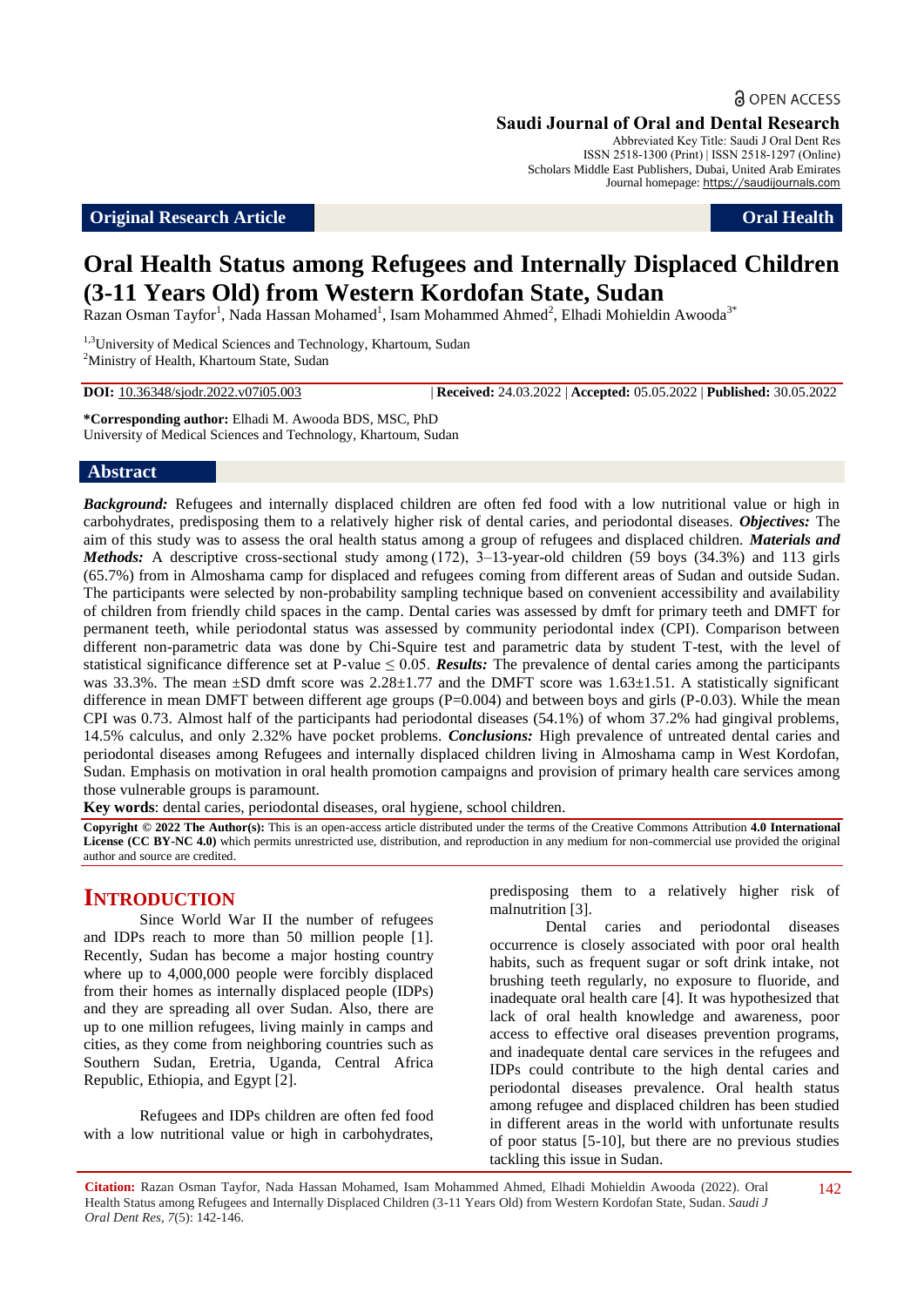The main objective of this study was to determine the prevalence of dental caries and periodontal disease among refugees and displaced children, while the specific objectives were to assess dmft and DMFT index and determine the prevalence of periodontal disease using community periodontal index (CPI) according to different age groups and gender.

#### **MATERIAL AND METHODS**

A descriptive cross-sectional study among 172 children in Al-Moshama camp in West Kordofan, Sudan. The age group was from 3 to 13 years old. In this study the participants were selected by nonprobability sampling technique based on convenient accessibility and availability from friendly child spaces in Almariam, West Kordofan, which included refugees and IDPs children of different ages.

The DMFT/dmft Index (according to WHO criteria 1997) was obtained by examining the child visually in an upright chair, under daylight, and a No. 4 plain mirror. The sum of how many teeth were: decayed, missing, and filled was measured. The maximum number for an individual DMFT score for permanent teeth was 28, while for deciduous or primary teeth, the maximum dmft score for an individual was 20 since primary dentition had a maximum of 20 teeth. Community Periodontal Index (CPI) according to WHO criteria 1982 was used to measure periodontal disease. A specially designed CPI probe was used, which has a 0.5mm diameter ball at its tip, a blank band for visibility between 3.5 and 5.5 mm, and a ring at 8.5 and 11.5mm from the ball tip. The purpose of the ball end was to assist in detecting sub-gingival calculus and to help prevent the probe from being pushed through inflammatory tissue at the base of a pocket. The probing pressure used was about 20 grams. For a treatment need survey, the mouth was divided into sextants. A sextant was examined only if there are two or more teeth present and not indicated for extraction. When only one tooth remains in a sextant, it was included in the adjacent sextant. The tooth surfaces that were assessed

are buccal of the upper molars, the lingual of the lower molars and lower incisors, and the labial surface of the upper incisors. Codes and Criteria Used in CPI as follows: 0 Healthy, no disease 1=Gingival bleeding observed no pocket, no calculus. 2=Sub-gingival calculus present, no pocket  $> 3$  mm. 3=Pocket present 4 or 5 mm deep. 4=Pocket > 6mm (black area of probe not visible).

The study was approved by Ethical Committee of the University of Medical Sciences and technology and permission was sought from the commission of refugees (COR) to carry out the study. Informed written consent was obtained from the participant's guardians prior to any interviews or examinations being conducted with benefits and services that could be received while participating in this study. Participation in this study was entirely voluntary and the participants were allowed to withdraw from the study at any time. It was emphasized that strict confidentiality was maintained at all times and that no names or personal details were used in the write-up of the study.

#### **RESULTS**

The total number of participants in this study was 172 children. The sample consisted of 59 boys (34.3%) and 113 girls (65.7%). The age of the participants ranged from 3 to13 years old and the percentage of children examined according to age group  $(3 \text{ to } 5)$ ,  $(6 \text{ to } 10)$ , and  $(11 \text{ to } 13)$  were  $58 \ (33.7\%)$ ,  $66$ (38.4%) and 48 (27.9%) respectively. The distribution by areas revealed that 96 (55.8%) were Sudanese (IDPs), while 76 (44.2 %) were from neighboring countries.

The mean dmft was 2.28±1.77 which was mainly from the mean (d) component  $(2.23 \pm 1.71)$  and it was the highest among other components in deciduous teeth, as 89% of children had decayed teeth. Regarding the permanent teeth, the mean DMFT was  $1.63 \pm 1.51$ which equals the (D) component, and the percentage for these decayed teeth was 78.9% as displayed in table 1.

| <b>Index</b> | <b>Mean</b> | <b>SD</b> | Percentage | <b>Maximum</b> |
|--------------|-------------|-----------|------------|----------------|
| D            | 2.23        | 1.71      | 89         | 10             |
| М            | 0.05        | 0.25      | 4.7        | 2              |
| F            |             | 0         | 0          | 0              |
| Dmft         | 2.28        | 1.77      | 0          | 10             |
|              |             |           |            |                |
| D            | 1.63        | 1.51      | 78.9       | 8              |
| М            | 0           | 0         | 0          | 0              |
| F            | 0           | 0         | 0          | 0              |
| <b>DMFT</b>  | 1.63        | 1.51      | 0          | 8              |

# **Table-1: Mean and percentage of decayed (d), missing (m), and filled (f) teeth in deciduous dentition and the mean and percentage of Decayed (D), Missing (M), and filled (F) in permanent dentition.**

The mean dmft of age group 3-5 years old was the highest  $(2.66\pm2.34)$  and for 6-10 was the lowest  $(1.98\pm1.28)$ , while the overall percentage of prevalence dental caries for children age 13 and less is 33.3%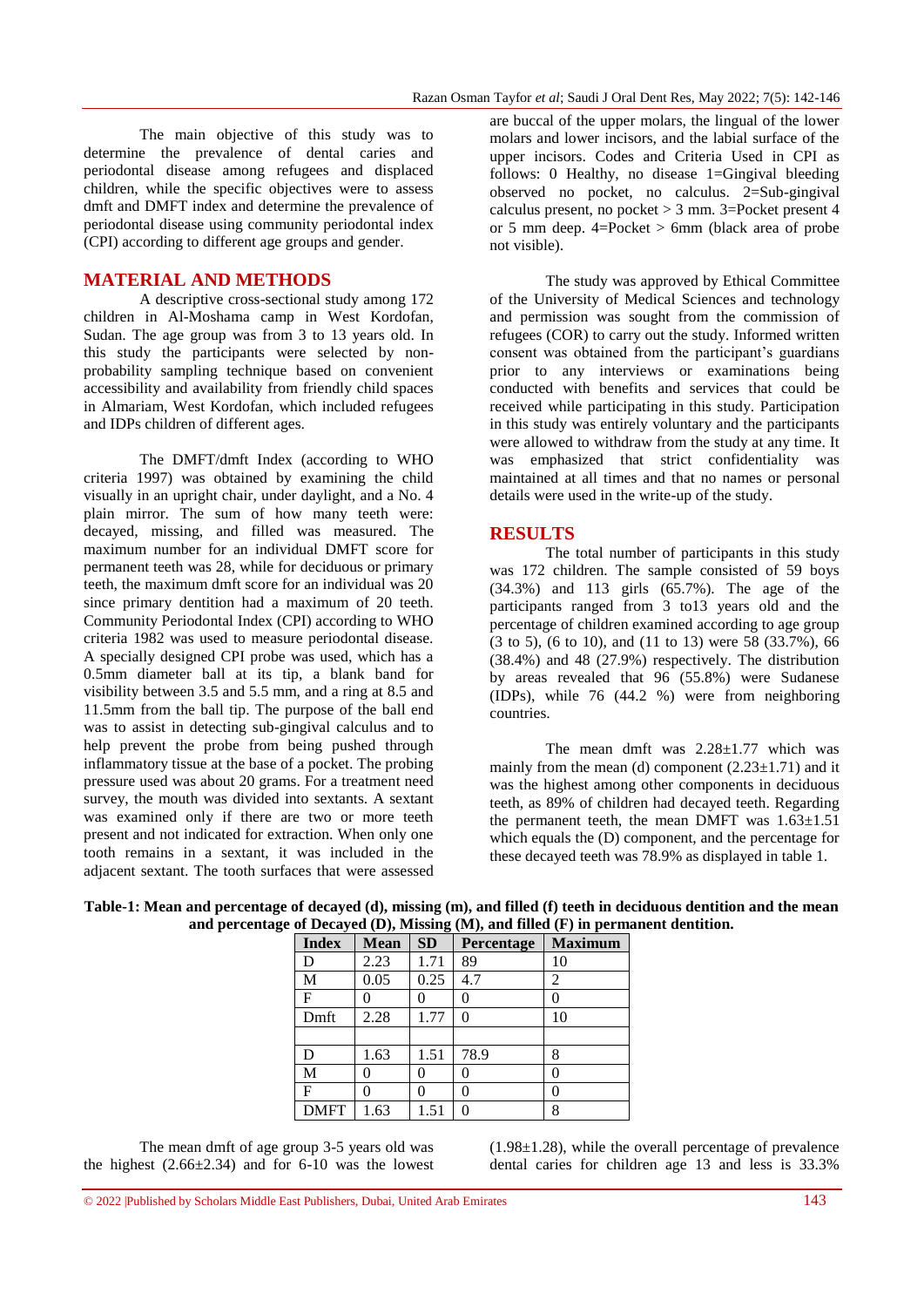(table 2). The mean DMFT was greatest among the age group of 11-13 years old, which was highly statistically significant  $P = 0.004$  (table 3). While according to the

sex, the mean DMFT showed a statistical significance difference P=0.03 between boys and girls (Table 4).

| <b>Index</b> | Age             |    | <b>Percent</b> | <b>Mean</b>      | <b>SD</b> | <b>P</b> value |
|--------------|-----------------|----|----------------|------------------|-----------|----------------|
| dmft         | 3 to 5 years    | 58 | 33.7           | 2.66             | 2.34      | 0.107          |
|              | $6 - 10$ years  | 66 | 38.4           | 1.98             | 1.28      |                |
|              | $11 - 13$ years | 48 | 27 Q<br>41.5   | າ າ ເ<br>ل کے وک | .48       |                |

**Table-2: Mean dmft according to different age group 3-5, 6-10 and 11-13 years old.**

#### **Table-3: Mean DMFT according to different age group 3-5, 6-10 and 11-13 years old.**

| <b>Index</b> | Age              | N    | <b>Mean</b> | SD   | P value   |
|--------------|------------------|------|-------------|------|-----------|
|              | $DMFT$ 3-5 years |      |             |      |           |
|              | $6 - 10$ years   | 66 l | 1.24        | 0.91 | $0.004**$ |
|              | $11 - 13$ years  |      | 48 2.17     | 1.96 |           |

| Table-4: Mean dmft&DMFT according to gender |                            |  |      |           |                  |  |  |
|---------------------------------------------|----------------------------|--|------|-----------|------------------|--|--|
|                                             | $Index \mid Gender \mid N$ |  | mean | <b>SD</b> |                  |  |  |
| $D_m f_t$                                   |                            |  |      |           | $1.62 \pm 0.051$ |  |  |

| ----------  | ------- | - - | .    | ___  | -       |
|-------------|---------|-----|------|------|---------|
| Dmft        | Boy     | 59  | 1.93 | 1.63 | 0.051   |
|             | Girl    | 113 | 2.47 | 1.82 |         |
| <b>DMFT</b> | Girl    | 81  | 1.83 | 1.63 | $0.03*$ |
|             | Bov     | 33  | .15  | 1.03 |         |
|             |         |     |      |      |         |

A statistically significant difference was found between the mean percentage of dmft between boys and girls as shown in (table 5).

| Table-5: The percentage of decayed, missing and filled teeth according to gender |  |  |  |  |  |  |
|----------------------------------------------------------------------------------|--|--|--|--|--|--|
|----------------------------------------------------------------------------------|--|--|--|--|--|--|

| <b>Index</b> | Gender | N   | <b>Mean</b> | <b>SD</b> | P value   |
|--------------|--------|-----|-------------|-----------|-----------|
| d percentage | Boy    | 59  | 4.98        | 8.93      | $0.002**$ |
|              | Girl   | 113 | 13.46       | 19.66     |           |
| m percentage | Boy    | 59  | 0.17        | 1.30      | 0.414     |
|              | Girl   | 113 | 0.35        | 1.38      |           |
|              |        |     |             |           |           |
| f percentage | Boy    | 59  | 0           | 0         |           |
|              | Girl   | 113 |             | 0         |           |

The overall periodontal status results showed that the mean of CPI was 0.73, with a percentage of 54.1% had periodontal diseases distributed as follows 37.2% had gingival problems, 14.5% had calculus and

only 2.32% had pocket problems. The mean CPI in refugees (1.55) was higher than CPI in IDPs (0.63) table 6.

**Table-6: Community Periodontal Index measures among Refugees and Internally displaced children according to the age group (11-13).**

| Group       | <b>Index</b>    | Age   |     | <b>Mean</b> | <b>SD</b> | P value |
|-------------|-----------------|-------|-----|-------------|-----------|---------|
| <b>IDPs</b> | $\mathbb{C}$ PI | 11-13 | 19. | 0.63        | 0.76      | 0.003   |
| Refugees    |                 | 11-13 | 29  |             | 0.87      |         |

IDPs: Internally Displaced Children, CPI: Community Periodontal Index

# **DISCUSSION**

Oral health is an essential part of overall health and quality of life; hence requires close monitoring of refugees and IDPs due to their situation and greater unmet dental healthcare needs [11]. Improving the oral health of refugees and IDPs is one of the challenges that the Sudanese government and non-governmental organizations (NGOs) encounter; due to the lack of availability and affordability of the health services. It is

a moral and ethical obligation as well as a duty to care about those vulnerable groups of people.

Compared with the goal described in the Oral Health Goals in 2020 established by the WHO that 50% of children aged 5 should be caries-free; the prevalence of dental caries of present study among Refugees and IDP children is within that range [11].

The severe dental caries status of Refugees and ID children may be due to inadequate exposure to fluoride and inadequate or no brushing. Nevertheless,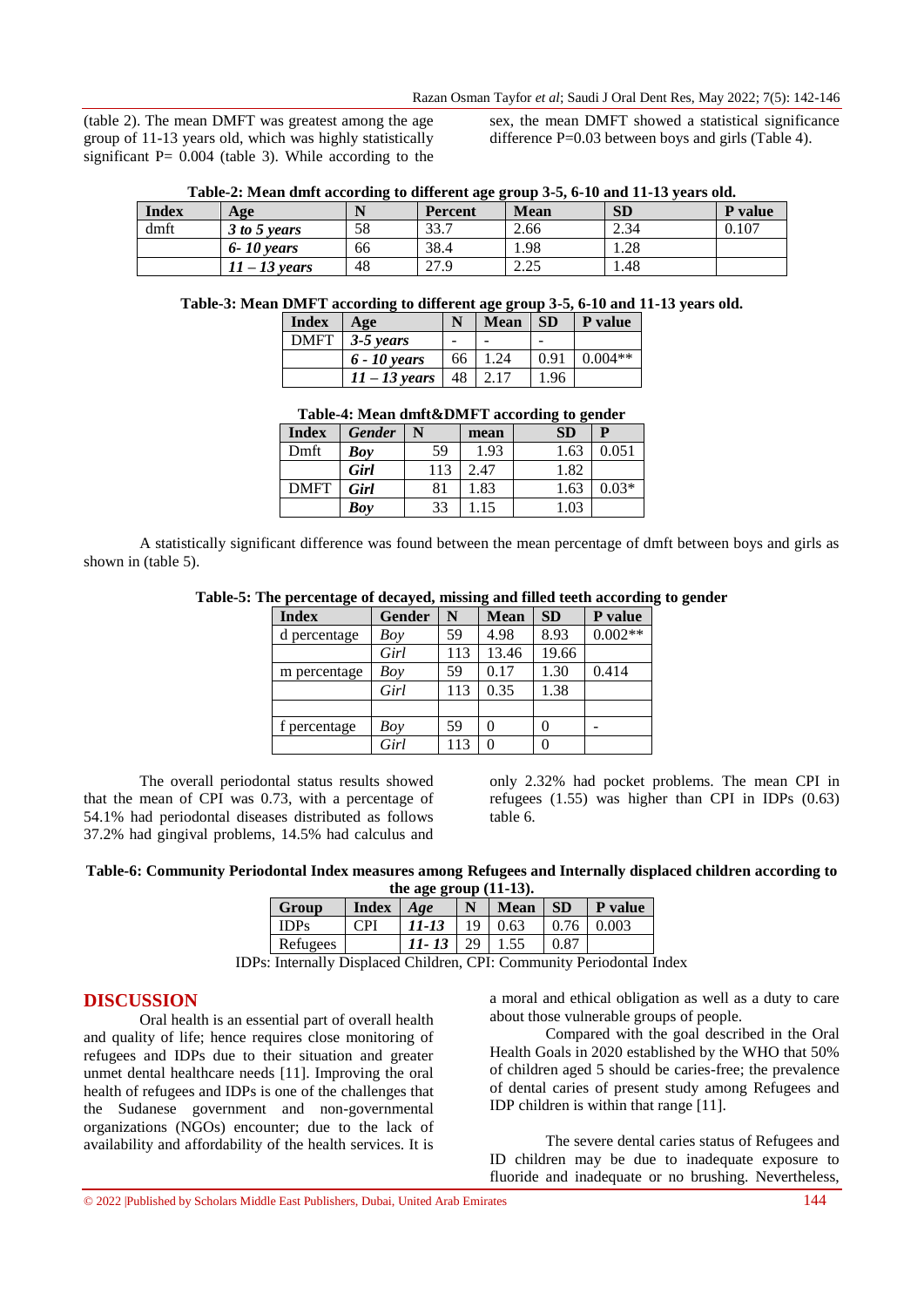the prevalence of dental caries among these children (dmft: 2.28) has nearly similar mean dmft of preschool children from Khartoum, Sudan [12-14]. Moreover, the prevalence of dental caries in refugees' children in this study; although is considered high, was low when compared to those of nearby; middle East countries, Australia, Spain, and Canada [5, 6, 15, 16].

The high prevalence of dental caries among those groups of children might be due to limited medical and dental services. In addition, all of these children had never visited a dentist, and the low awareness regarding children's dental health among the caregivers might be one of the reasons. A substantial portion of decayed teeth was left untreated among refugees and ID children. This portion of untreated caries was remarkably higher than that of some developed countries like Canada and Spain [6, 15]. Socioeconomic status and oral health care systems might account for such differences in the prevalence of untreated caries, as these services are not available for the refugees and IDPs and if they are being referred they need to pay the high costs out of their pockets for dental treatment, which would further limit their access to dental services. Oral health promotion programs, such as the Comprehensive Intervention on Children's Oral Diseases in the Central and Western Regions Project and the Oral Health Promotion and Oral Medicine Development West Action Plan, could be conducted in their areas of living.

Amongst this study population, the D/d (decayed) was the predominant component of the DMFT/dmft especially in the age group 11 to 13. The high level of untreated dental caries in the above populations reflects low utilization of dental services, which may be as a result of limited access to dental care in terms of cost and availability. This corroborates the fact that untreated dental caries is experienced much more often by socio-economically disadvantaged children. Moreover, other challenges such as low oral health workforce, inadequate oral health facilities, and most dental clinics are located in urban settings; so rural children who need dental care may have to visit a dentist in a major neighboring.

The findings of the present study showed that more than half of the examined who has Periodontal problems were children aged from (11-13), however, the percentage of bleeding was found to be increased with age and the percentage of the calculus was greater in older children and two-third of children have dental plaque, which is normal when compared with other [17].

# **LIMITATION**

The study however had certain limitations, among which the use of convenience sampling instead of randomized cluster sampling made the study sample less representative. In addition, the sampling procedure

may have led to a selection bias, as study participants recruited in private practices may tend to have a higher occurrence of dental disease in comparison to those recruited in refugee shelters. Also, the sensitivity of field oral examinations (for obtaining DMFT scores in particular) without the use of extra diagnostic methods like bitewing radiographs, may have led to underestimating the prevalence of caries and to increase false negative values especially for caries on the proximal surfaces. In addition, it was only feasible to examine the intra-rater reliability for participants recruited in private practices (a convenience sample). This may have put the resulting intra-class correlation coefficient at risk of bias.

### **CONCLUSION**

The present study revealed a high prevalence of untreated caries and poor oral hygiene. The decayed components (d/D) constitute the major part both in caries prevalence of primary and permanent teeth. Thus, the need for restorative care like filling and pulpal care formed the bulk of treatment needs. This study provided baseline data, for the planning of maintenance of oral health status among those vulnerable groups of children.

**Conflict of interest:** All authors declared no conflict of interest.

**Funds:** The study did not receive any funds.

# **REFERENCE**S

- 1. SBS News. (2019). *Global refugee numbers highest since World War Two*. [online] Available at: [https://www.sbs.com.au/news/global-refugee](https://www.sbs.com.au/news/global-refugee-numbers-highest-since-world-war-two)[numbers-highest-since-world-war-two](https://www.sbs.com.au/news/global-refugee-numbers-highest-since-world-war-two) (2019). [Accessed 04 January. 2022].
- 2. United States Committee for Refugees and Immigrants, *U.S. Committee for Refugees World Refugee Survey 2004 - Sudan* , 25 May 2004, available at: https://www.refworld.org/docid/40b459480.html [a ccessed 4 January 2022)
- 3. Ai, H., & Hu, J. (2016). Psychological resilience moderates the impact of social support on loneliness of "left-behind" children. *Journal of health psychology*, *21*(6), 1066-1073.
- 4. Guan, M., Nada, O. A. A., Wu, J. J., Sun, J. L., Li, N., Chen, L., & Dai, T. M. (2021). Dental caries and associated factors in 3 to 5-year-old children in Guizhou Province, China: an epidemiological survey (2015-2016). *Frontiers in Public Health*, 1413.
- 5. Hoover, J., Vatanparast, H., & Uswak, G. (2017). Risk determinants of dental caries and oral hygiene status in 3–15 year-old recent immigrant and refugee children in Saskatchewan, Canada: a pilot study. *Journal of immigrant and minority health*, *19*(6), 1315-1321.